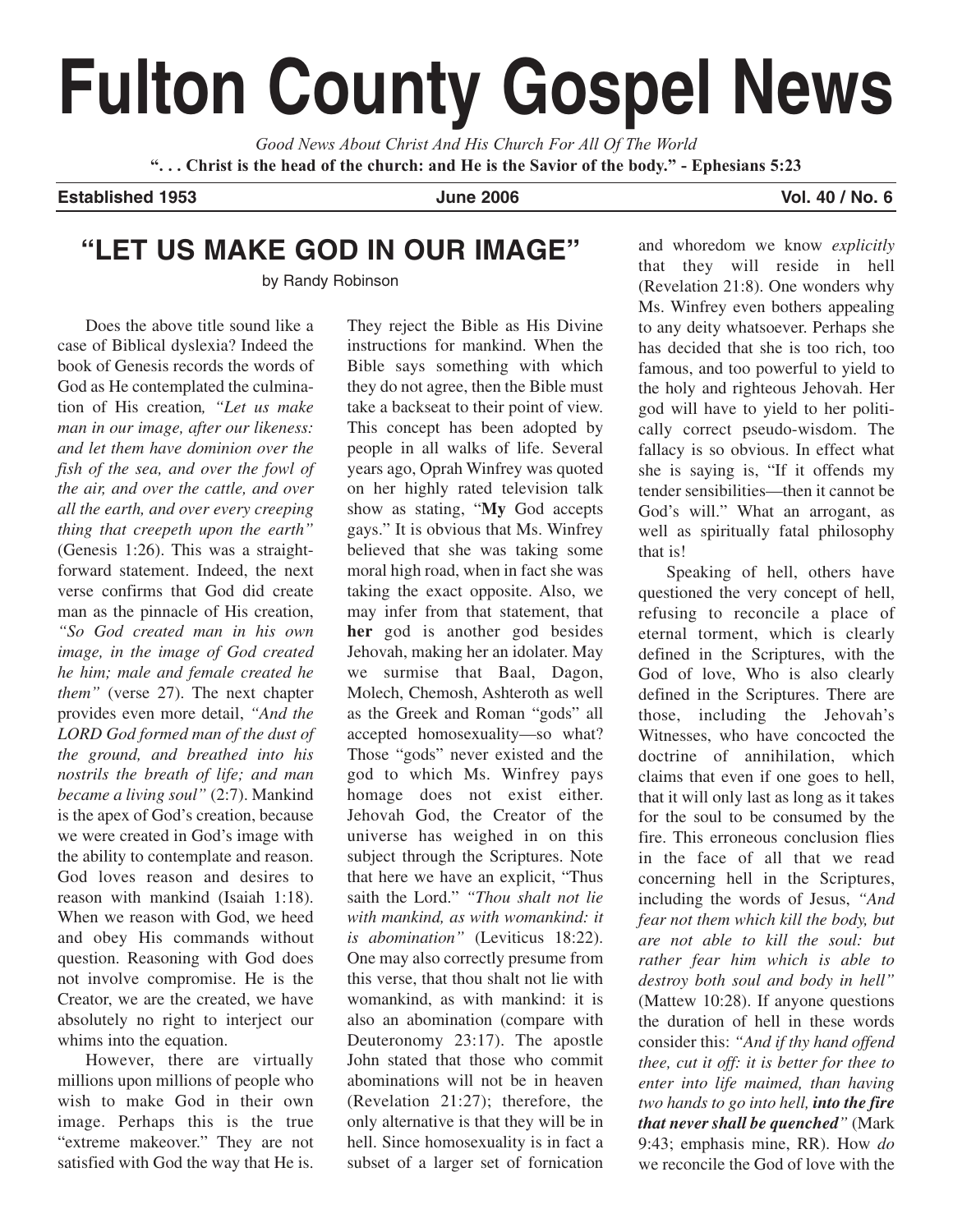#### **FULTON COUNTY GOSPEL NEWS** USPS Publication #211780

. . . is a Periodical publication issued monthly by the Church of Christ at Third and Bethel (P.O. Box 251), Mammoth Spring, AR 72554-0251. **POSTMASTER: Please mail all changes of address to the above address.**

**FCGN** is mailed free of charge to any who care to receive it. We will be happy to add any names to the regular mailing list. If you send in a name we must have a complete address, including number and street name, or R.R. or HCR number, plus box number, or a P.O. Box number and the **NINE DIGIT ZIP CODE**. This paper is supported by voluntary contributions for which we are grateful. Financial information will be furnished upon request. **Mail all address corrections or manuscripts to:**

#### **FULTON COUNTY GOSPEL NEWS** P.O. Box 251

Mammoth Spring, AR 72554

| Lee Moses $\dots\dots\dots\dots\dots\dots$ . EDITOR         |
|-------------------------------------------------------------|
| E-Mail $\ldots \ldots \ldots \ldots$ cocfcgn@centurytel.net |
| Website www.fultoncountygospelnews.org                      |
| Hosted by TheBible.net                                      |

### *continued from page 1*

God that will send the wicked to hell? The apostle Paul provides that insight in his letter to the Romans, *"Behold therefore the goodness and severity of God: on them which fell, severity; but toward thee, goodness, if thou continue in his goodness: otherwise thou also shalt be cut off"* (Romans 11:22). Human beings, created in the image of God, also possess this duality and demonstrate it in their various relationships. God demands obedience and has the right to expect it. If mankind refuses to supply that obedience, dire consequences will result.

We also witnessed this attitude among some Roman Catholics last year in the selection of their pope. Many expressed reservation at the selection that was made, out of fear that he was an individual who promoted objective standards and traditional positions on the most controversial issues of our time. One woman was quoted as saying, "I was devastated by this selection." No doubt, there are many Catholics who

would have preferred a pope who was less rigid about abortion, homosexuality, the roles of men and women, etc. These attitudes express the sentiments, in a larger sense, of society in general. While members of the Lord's church do not acknowledge the legitimacy of Catholicism; nevertheless, we can still be encouraged by anyone who takes a stand for moral absolutes.

That of course, is what this is really all about. Society has come to despise objective, absolute truth because it eliminates the "gray" area. As a society, we have become very comfortable in this area, where options prevail and where morals and ethics are situational, if they are present at all. Most people who wish to practice some semblance of religion want to do so on their own politically correct terms. The problem with this is: GOD IS NOT POLITICALLY CORRECT as defined by 21st century society! He is however, *religiously* correct as indicated by the Psalmist, *"…for all thy commandments are righteousness"* (Psalm 119:172b); *"every one of thy righteous judgments endureth forever"* (verse 160). That is the omnipotence of God—whatever **He** says is the way it is!

Sometimes we have to make difficult decisions, which test both our faith and our desire to please God. May we never subjugate God's will to our own will and let us recognize that when we obey God even if we may not understand fully at the time, even if society declares it to be the wrong course of action—it is a demonstration of our faith, at is was in the case of Abraham who was willing to sacrifice the son of the promise (Isaac), because God told him to do so (Genesis 22:2). Those who wish to make God in their own image will ultimately be disappointed, because despite their reluctance to submit to God's will, His will will eventually be done in all things (Matthew 6:10).

# **SPIRITUAL CONTENTMENT**

by Lee Moses

The apostle Paul was not one to worry about social status or financial stability. To the Philippians he wrote, *"I have learned, in whatsoever state I am, therewith to be content"* (Philippians 4:11). Modern society has most certainly not learned what Paul had. Most people are constantly striving not only to "keep up with the Joneses," but to *surpass* the Joneses in their "standard of living" materially, that is. It seems that virtually *no one* is physically content. However, *spiritual contentment* can be found everywhere one looks. There are a number of different ways this contentment is seen.

## **"I believe I'm fine, so don't waste your time."**

Very few people today believe that they are lost. Recent polls taken reveal that while most people in the United States believe in heaven, they do not believe in hell. The designation "lost soul" no longer refers to one condemned to hell, but to one simply going through a period of uncertainty. Even religiously active people generally believe that there are "many roads to heaven," although the Bible conclusively teaches that there is only one (Matthew 7:13-14; John 14:6; Acts 4:12).

With such a state of affairs, it is difficult to express to a person the importance of securing the welfare of his soul. Even though a person may be lost, others have told him that he is certain to go to heaven. Such a person will generally want to remain comfortable, rather than be urged to make drastic changes in his life.

## **"I'm outwardly whole, but devoid of soul."**

Some have obeyed the Gospel in years past and continue to attend worship services regularly. However,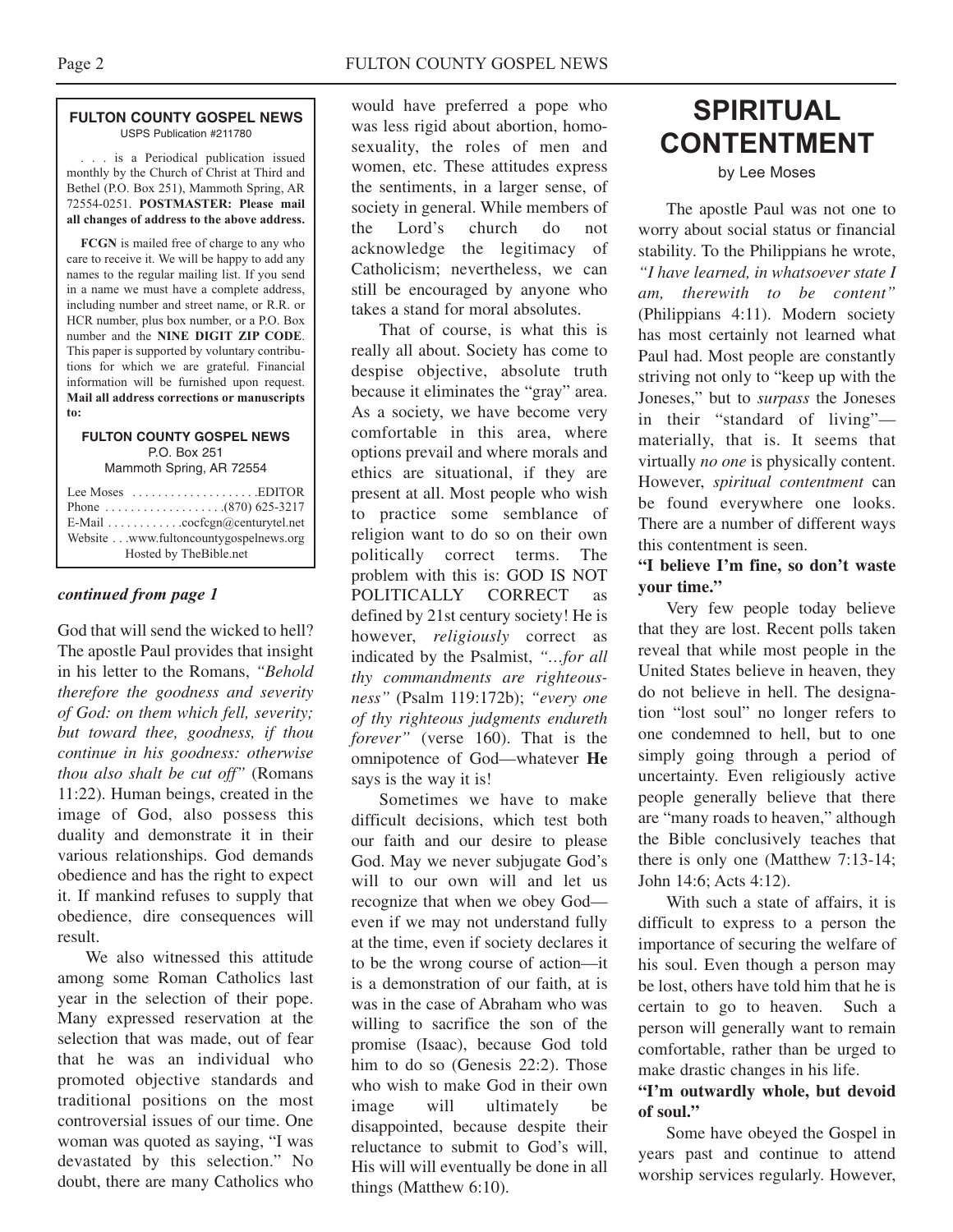this is the full extent of their spiritual activity. They have no prayer life outside of the worship assembly; they have no time spent in Bible reading or study other than the prescribed times the church meets for this purpose; and they do not put into practice Biblical principles of living. Their motivation is not to please God; but to show respect to godly parents, to maintain friendships, or such like.

### **"I've done sufficient, to do more is not efficient."**

There are some who feel that they have done their duty in times past. They may have previously been very involved in the work of the church, but now feel that it is the responsibility of younger Christians to accomplish. Some even quit attending services altogether, arrogantly determining that they have "done enough" for a lifetime of service to the Lord. This is practical "once saved, always saved" doctrine. The apostle Paul said, *"Brethren, I count not myself to have apprehended: but this one thing I do . . . I press toward the mark for the prize of the high calling of God in Christ Jesus"* (Phil. 3:13-14). There is probably not a Christian living today whose devotion to the Lord could be compared to Paul, yet he had not yet *"attained unto the resurrection of the dead,"* nor unto perfection (3:11-12). Yet he continued to strive that he might attain these things.

## **"No matter whether all else seems to fall apart, I do the will of God from the heart."**

There is a sense of spiritual contentment that can be genuinely achieved. *"Be careful for nothing; but in every thing by prayer and supplication with thanksgiving let your requests be made known unto God. And the peace of God, which passeth all understanding, shall keep your hearts and minds through Christ* *Jesus"* (Phil. 4:6-7). One who does not focus on the physical things, which can never satisfy, but on the spiritual, can find contentment in both (2 Corinthians 4:18-5:1). When one is committed to fulfilling the will of God, he no longer has any need for worry: *"For we know that if our earthly house of this tabernacle were dissolved, we have a building of God, an house not made with hands, eternal in the heavens"* (2 Cor. 5:1).

# **THE LORD'S ANGER**

by G. K. Wallace (1903-1988) [Reprinted from November 1974 **FCGN**]

Jesus became angry (Mark 3:5). We usually think of anger as a vice and not virtue, and yet Jesus became angry. We usually regard anger as littleness and not bigness, but Jesus became angry. The angry man is the likely man to sin. Anger is strictly forbidden in God's word. In Psalm 37:8 the writer says*, "Cease from anger and forsake wrath.."* The teacher of old said, *"He that is slow to anger appeaseth wrath."* Too, it is said, *"He that is slow to anger is better than the mighty"*; and we are exhorted, *"Make no friendship with the man that is given to anger."* In Ecclesiastes 7:9 we read, "*Be not hasty in thy spirit to be angry; for anger resteth in the bosom of fools."* Jesus said, *"Whosoever is anger with his brother without a cause shall be in danger of judgment."* One of the qualifications of an elder is that he be not soon angry (Titus 1:5).

When then is anger so severely condemned, and yet we read the startling statement that Jesus became angry? There is a difference between the anger manifested by man and that which Jesus possessed. There is a difference between the anger that is condemned by the Holy Spirit and

the anger by Jesus our Lord.

The anger that is ours is often produced by a purely selfish motive. Criticism against others does not make us angry; however, we let out howls of sheer rage when criticism is directed against us. We become indignant when we are not selected as the leader or made the head of a committee. If for some reason we are not invited to a party we feel insulted. Too, if we fail to get the glory or the credit for a deed, we become angry. This indicates that our motive is not proper and right. When Jonah went down to Nineveh and prophesied, *"Yet forty days and Nineveh shall be destroyed,"* the people repented and Jonah became angry. He should have rejoiced that they corrected their lives, but he perhaps felt his reputation as a prophet was ruined. He really did not care for the people; he cared for himself. He was utterly selfish, and nursing his wounded pride, he went out and sat down under a booth that he had made. In the shade of the booth he nursed his injured pride and was angry because he could not have his way. He was not angry because men were sinful and the heart of man was corrupted.

Such anger as we often have and that which was manifested by Jonah is wrong in its objective. The anger that we have prompts us to destroy, to hurt, to give pain. Sometimes we are like Samson when we give vent to our feelings. We destroy not only the building we pull down, but ourselves. If we see ourselves slighted, we break off diplomatic relations with the church. We resign the Lord's work; and like the elder brother, we stay out at the barn and pout. The elder brother refused to go in and have a part in the feast prepared for his wayward brother. He did not shoot up the town, but he was trying to hurt someone. In his anger he did hurt his father and himself. Often the type of anger that we manifest is ridiculous